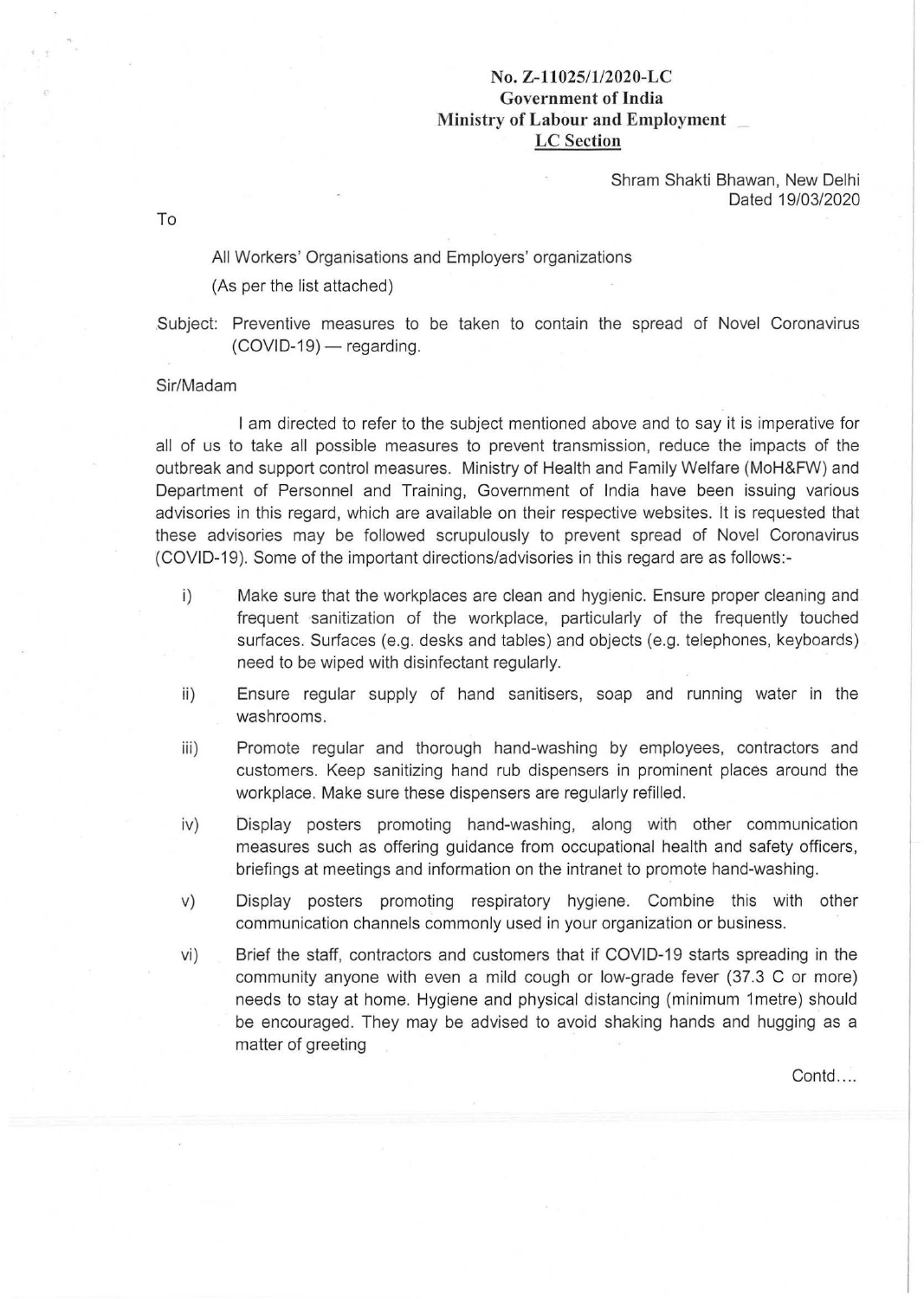- vii) Encourage the staff to work from home wherever feasible.
- viii) Meetings, as far as feasible, may be done through video conferences. Minimize or reschedule meetings involving large number of people unless necessary. Nonessential official travel may be avoided.
- ix) All employees/workers may be advised to take care of their own health and look out for respiratory symptoms/fever. If feeling unwell, they may be advised to leave the workplace immediately and observe home-quarantine as per the guidelines issued by MoH&FW.
- x) Advise all staff who are at higher risk i. e. older employees, pregnant employees and employees who have underlying medical conditions, to take extra precautions. It may be ensured that such employees are not exposed to any front-line work requiring direct contact with the public.

3. An indicative list of Do's and Don'ts is also annexed for wide dissemination in your organization. It is therefore requested to take all necessary measures to control and prevent the spread of COVID-19.

Yours faithfully,

 $(J.K.$ Singh) Deputy Secretary to Govt. of India T~ I. 1\(lJ • '-S 7 *Ill* 'l..o